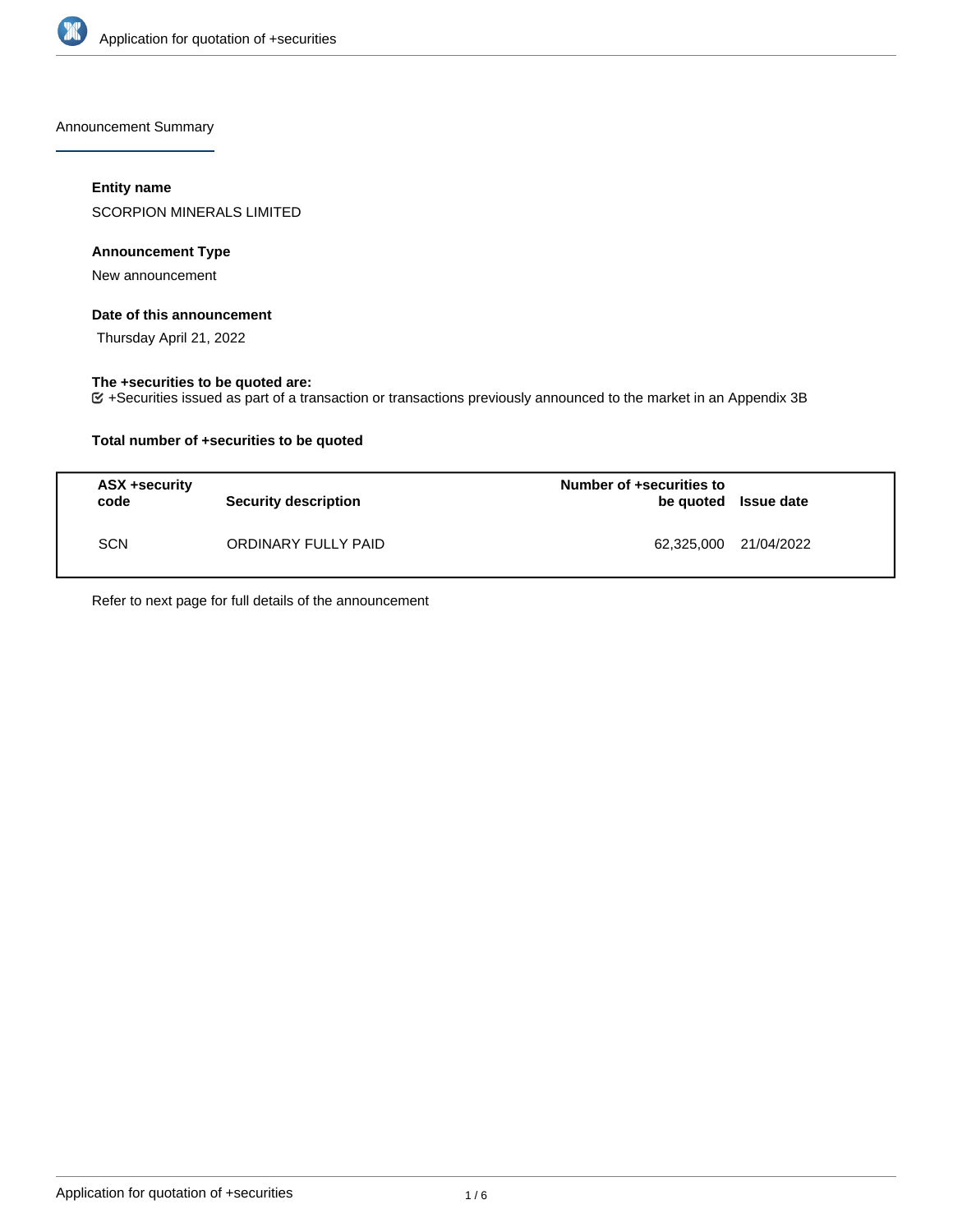

Part 1 - Entity and announcement details

# **1.1 Name of entity**

SCORPION MINERALS LIMITED

We (the entity named above) apply for +quotation of the following +securities and agree to the matters set out in Appendix 2A of the ASX Listing Rules.

**1.2 Registered number type** ABN

**Registration number** 40115535030

**1.3 ASX issuer code SCN** 

**1.4 The announcement is**

New announcement

### **1.5 Date of this announcement**

21/4/2022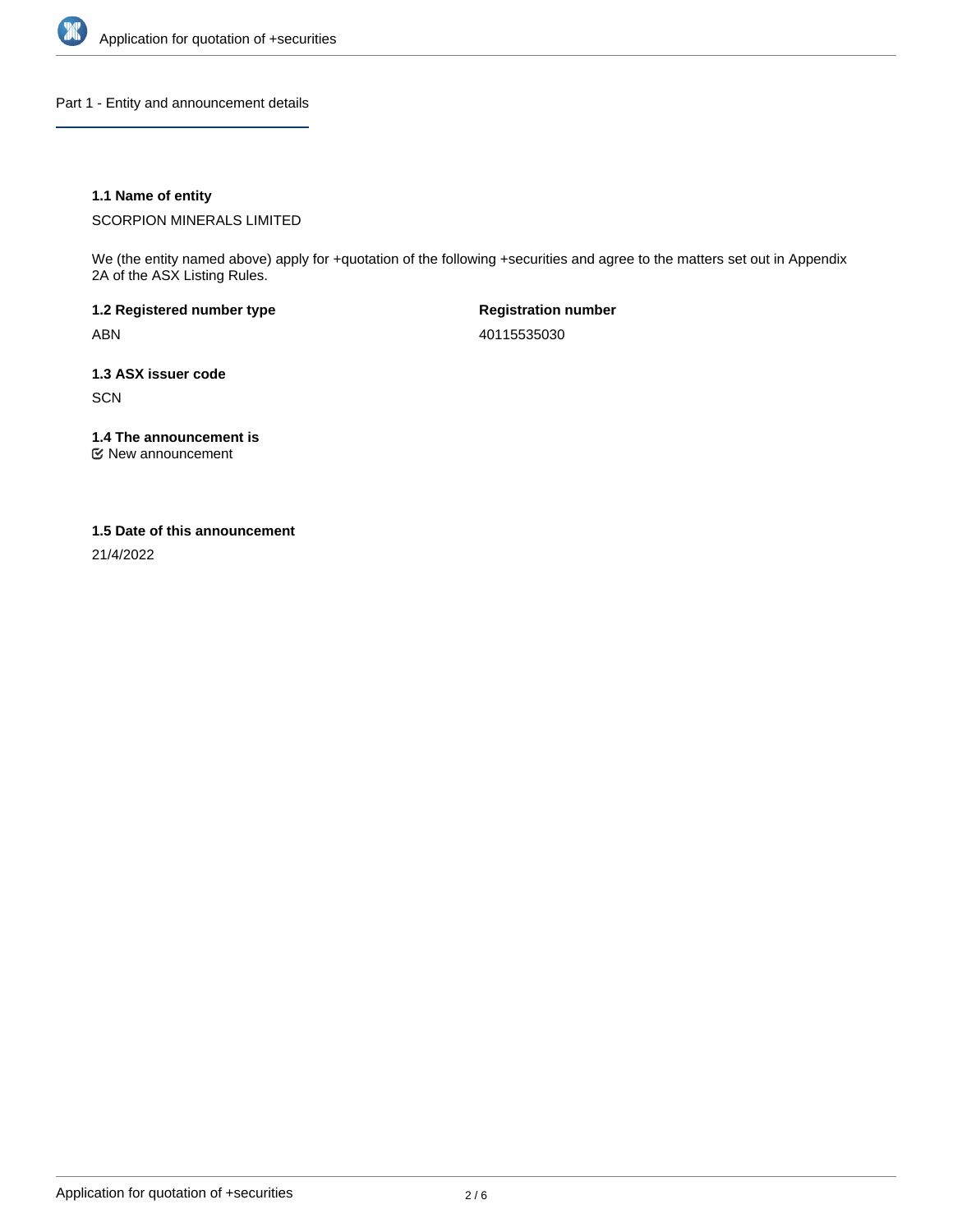

# Part 2 - Type of Issue

# **2.1 The +securities to be quoted are:**

+Securities issued as part of a transaction or transactions previously announced to the market in an Appendix 3B

### **Previous Appendix 3B details:**

| <b>Announcement Date and</b><br>Time | <b>Announcement Title</b>                   | Selected Appendix 3B to submit quotation<br>reguest |  |
|--------------------------------------|---------------------------------------------|-----------------------------------------------------|--|
| 13-Apr-2022 10:45                    | New - Proposed issue of securities -<br>SCN | A placement or other type of issue                  |  |

**2.3a.2 Are there any further issues of +securities yet to take place to complete the transaction(s) referred to in the Appendix 3B?** No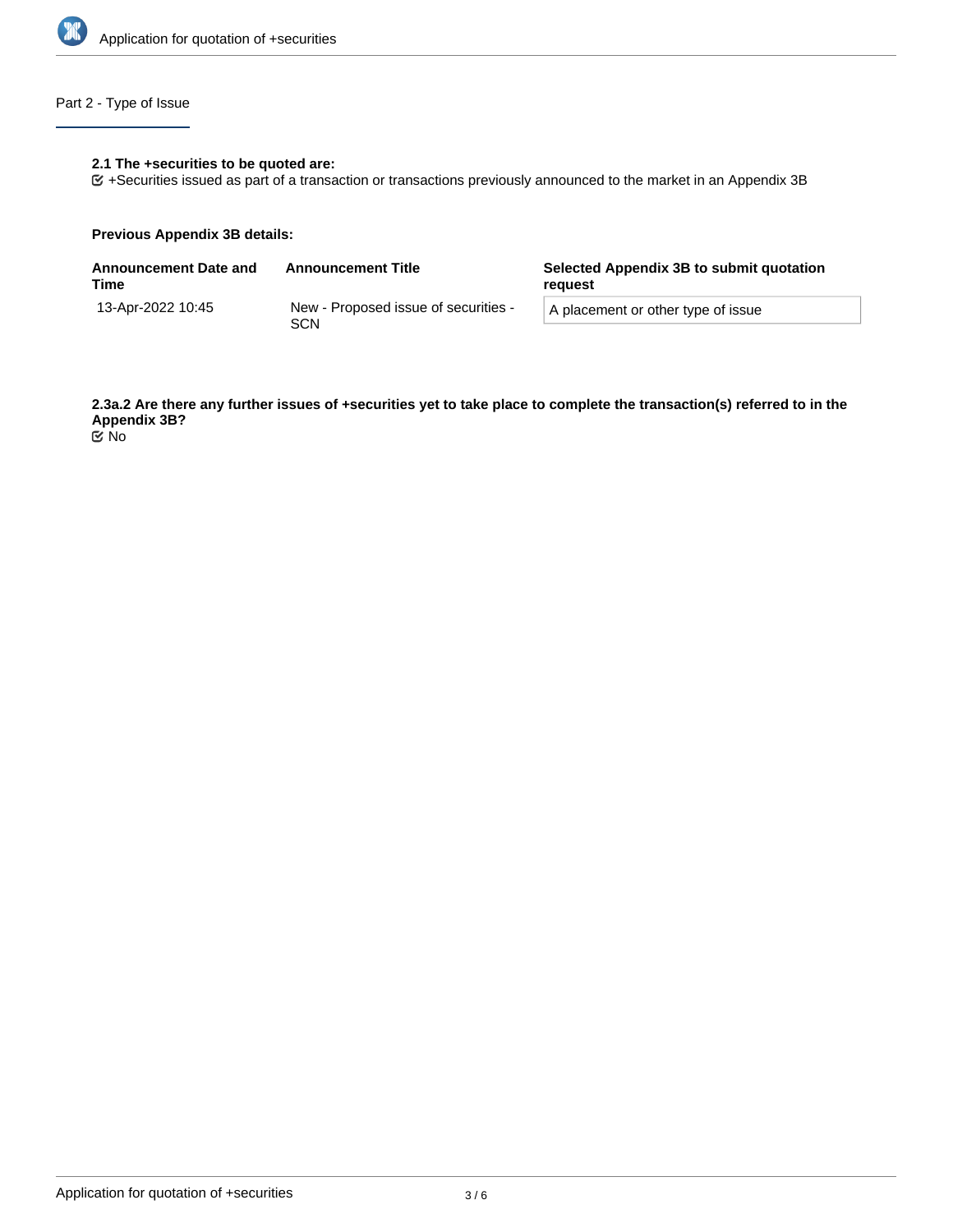

Part 3A - number and type of +securities to be quoted where issue has previously been notified to ASX in an Appendix 3B

### Placement Details

**ASX +security code and description**

SCN : ORDINARY FULLY PAID

**Issue date**

21/4/2022

Distribution Schedule

**Provide a distribution schedule for the new +securities according to the categories set out in the left hand column including the number of recipients and the total percentage of the new +securities held by the recipients in each category.**

| Number of +securities held | <b>Number of holders</b> | Total percentage of +securities held<br>For example, to enter a value of 50%<br>please input as 50.00 |
|----------------------------|--------------------------|-------------------------------------------------------------------------------------------------------|
| $1 - 1,000$                |                          | %                                                                                                     |
| $1,001 - 5,000$            |                          | $\%$                                                                                                  |
| $5,001 - 10,000$           |                          | %                                                                                                     |
| 10,001 - 100,000           |                          | $\frac{0}{0}$                                                                                         |
| 100,001 and over           |                          | $\%$                                                                                                  |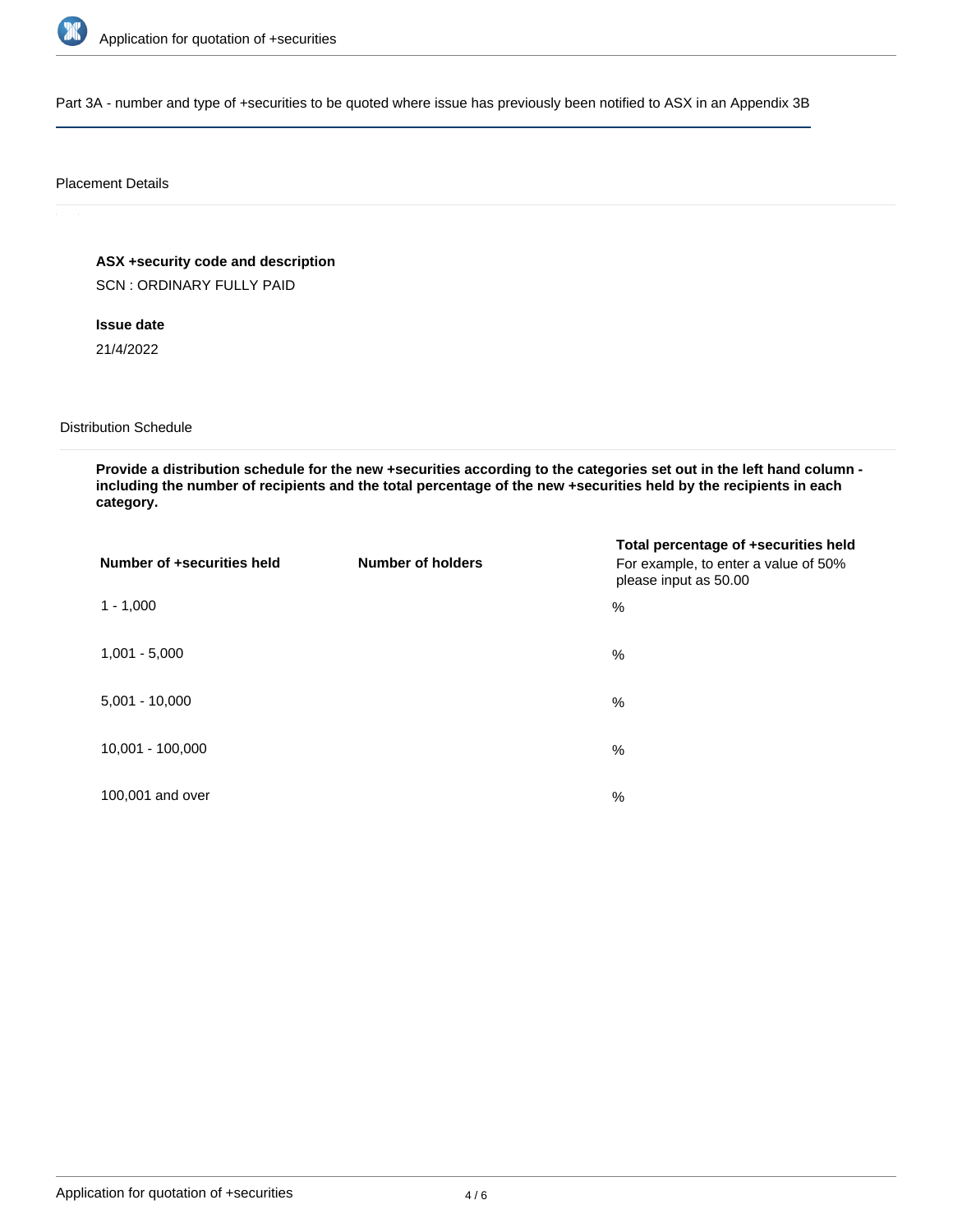

Issue details

| Number of +securities to be quoted<br>62,325,000                                      |                                        |  |  |  |
|---------------------------------------------------------------------------------------|----------------------------------------|--|--|--|
| Are the +securities being issued for a cash consideration?<br>$\mathfrak C$ Yes       |                                        |  |  |  |
| In what currency is the cash consideration being paid?                                | What is the issue price per +security? |  |  |  |
| AUD - Australian Dollar                                                               | AUD 0.05100000                         |  |  |  |
| Any other information the entity wishes to provide about the +securities to be quoted |                                        |  |  |  |